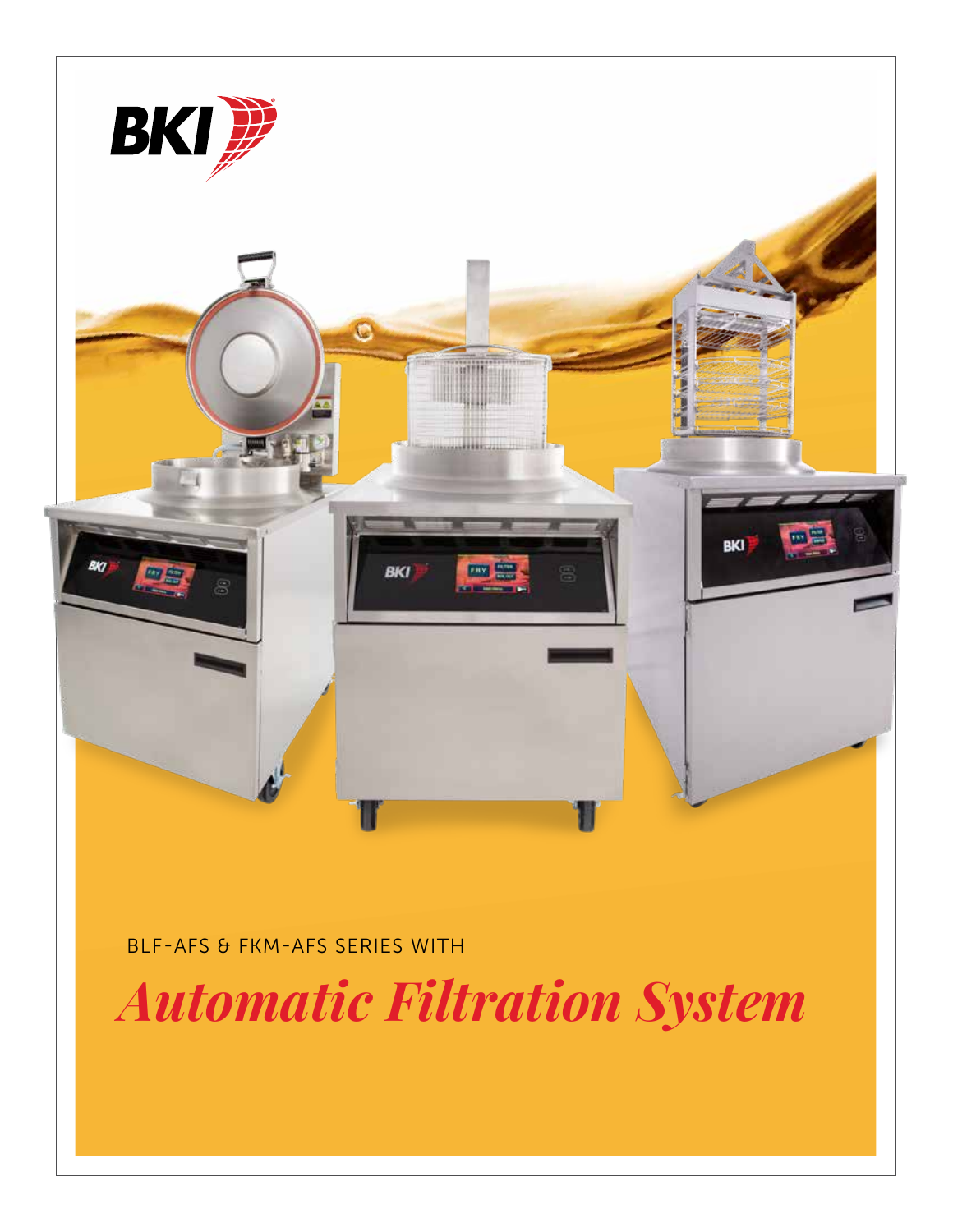

#### ain Pot Filter Oil **Retill Pot** Filter Pa op Off Po **Recipe Filter**

#### **Lenting Of** Fry Pot irkoa **Refilt Pot** Filter Par Top Off Pot **Recipe Filter**





**Recipe Filter** 

Top Off Pot

Fry Pot

**Filter Pan** 

### *Automatic filtration system*

We took our best selling BLF-TC and FKM-TC models and added a new automatic filtration system (AFS) that completely removes the operator from the filtration process. The AFS deep fryer extends oil life, enhances product quality, optimizes workflow and increases customer engagement.



### *Vortex jets*

AFS deep fryers feature powerful vortex jets that easily dislodge all particulates within the vat and on the heating elements ensuring the oil is 100% filtered and no impurities remain.

#### *Auto-lift product rack system or extra-large basket*

Our rack system on the BLF-AFS model holds up to 24 pounds of product. It maximizes the space within the vat allowing oil to freely flow around the product to produce a perfectly crisp and uniform brown exterior.

Our optional extra-large bail-handle basket allows you to cook up to 33 pounds of product for high demand operations.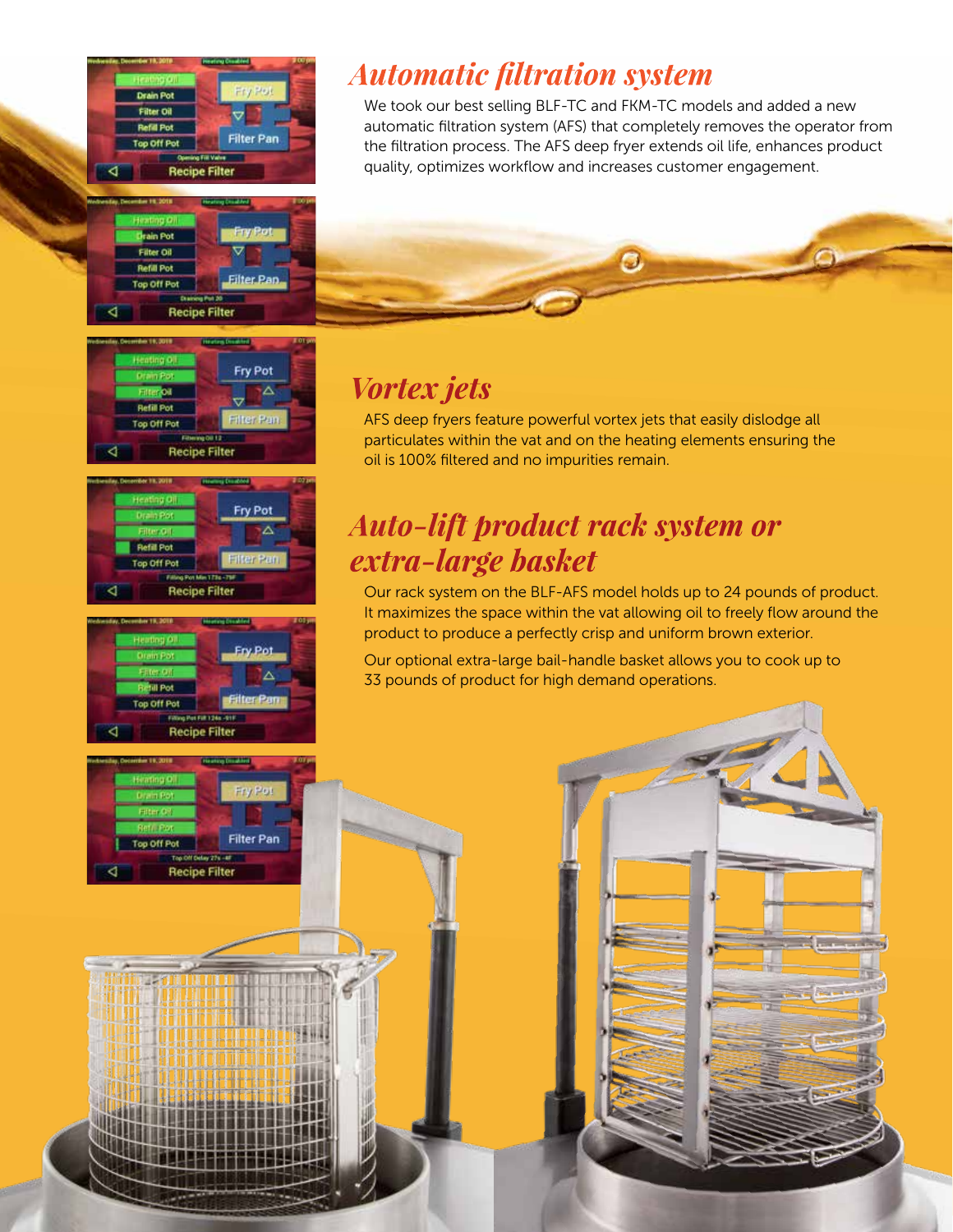





# *Consistently great tasting food*

*Save a vat full of money on oil*

more products to increase your bottom line.

number of times you need to change your oil.

You have a great recipe for southern fried chicken, and with the AFS system your customers know it will taste great each and every time. You will increase customer loyalty and repeat purchases without even thinking about it when impurities are automatically filtered out of the oil.

*Optimize workflow and customer engagement*

After every fry cycle, or when defined by the operator, the AFS fryer runs through the filtration process which takes as little as five minutes. With the fryer taking care of the filtering process, employees can now use that time to engage with customers and sell

As you cook products, impurities from batter and build up in the oil which degrades the oil. Automatically filtering out these impurities will ensure longer oil life and reduce the



#### *Open or pressure vat?*

Auto-lift fryers feature an open vat which is unbeatable for producing extra-crispy exteriors and tender interiors on a variety of fried foods. Pressure vats seal in moisture and provide a longer holding life — perfect for grocery deli grab-n-go displays.

## *Standard features*

- Automatic filtration
- 7" LCD touchscreen controls
- USB for uploading recipes
- Heavy-duty, aluminum oil vat lid with rolled edges
- Electric operation
- 24-33 lb product capacity
- Oil capacity: 90 lb 11.7 gallon
- 5" casters for easy mobility
- Stainless steel construction
- Assembled in USA



Call or visit our website to learn more about our innovative cooking equipment.

# **80***2.658.6600* **| www.bkideas.com**